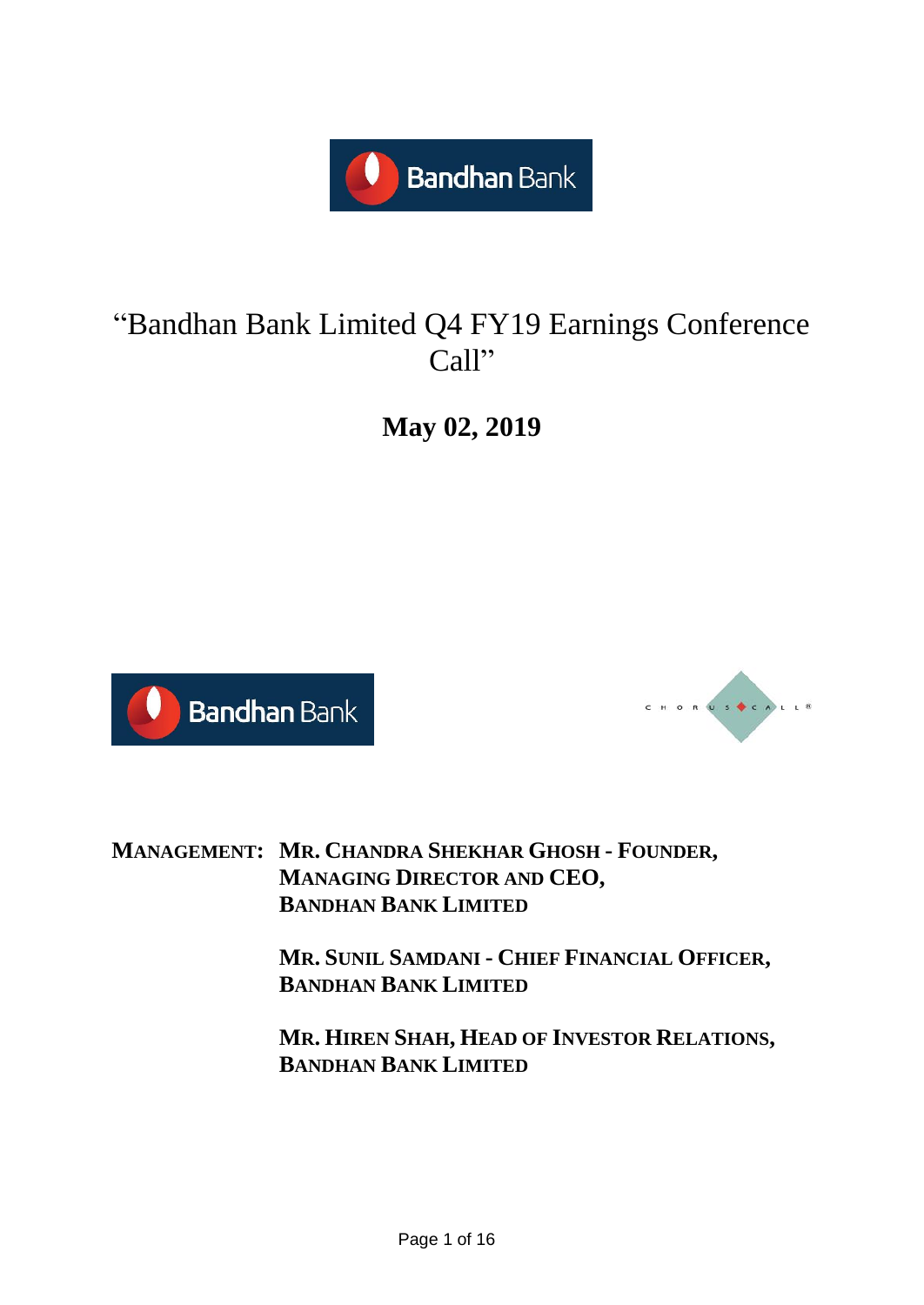## **Moderator:** Ladies and gentlemen, good day and welcome to the Bandhan Bank Limited Q4 FY19 Earnings Conference Call. As a reminder, all participant lines will be in the listen-only mode and there will be an opportunity for you to ask questions after the presentation concludes. Should you need assistance during the conference please signal an operator by pressing \* then 0 on your touchtone phone. Please note that this conference is being recorded. I now hand the conference over to Mr. Hiren Shah. Thank you and over to you, Sir!

**Bandhan** Bank

- **Hiren Shah:** Thank you Rahman. Good evening everyone and thanks for joining this conference call. We are here to discuss Bandhan Bank's business and financial performance for the 4<sup>th</sup> quarter and financial year ending March 2019. Along with that, we will also take the opportunity to update on the recent merger announcement of Gruh Finance Limited with Bandhan Bank. To discuss these in detail, I have got with me our Founder, Managing Director and CEO Mr. Chandra Shekhar Ghosh, our Chief Financial Officer Mr. Sunil Samdani and myself Hiren Shah, Head of Investor Relations. Now I would like to request our founder, MD and CEO Mr. Chandra Shekhar Ghosh to brief you all about the recent developments in the company. Over to you, Sir!.
- **Chandra Shekhar Ghosh:** Thank you Hiren. Welcome to all of you. After complete of the one year listing of the Bank and we have now completed 3.5 years journey as a Bank. So we welcome to all of you to listen to our performance in 2018-2019. Bank performed in 2018-19 is a good. So financial year though it is a little bit challenging year, 2018-2019,but in the Bandhan Bank performance, the positive note with visibility of growth and improvement in asset quality and liabilities profile. Asset growth if we see that in the quarter-on-quarter basis, growth has come to 25.78% or if we say that the year-on-year basis it is coming to 38.46%. The amountwise the advance in our Bank as on March 2019 is at Rs. 44,676 crores which was the last year Rs. 32,339 crores. So year-onyear growth has come 38.46%. And of course, in these the loan book we know that we have the large amount of loan book in the micro credit. So, micro credit loan book is in 86% and other than micro credit is in 14% which was in the last year in the same way we are doing all that. Coming to the deposit part, the deposit as on March 2019, Rs. 43,232 crores, if we compare with the quarter-on-quarter, last quarter we closed it Rs. 34,639 crores which is quarter-on-quarter basis is our 24.81% and year-on-year basis it is coming on that the 27.64%. So these are the deposits. But deposit part I highlighted in here,our retail deposit is 77% and CASA has come 40.75%. So, the deposit is very much the good way it is growing and also diversified the retail deposit growth. In this year, we see that the retail deposit growth in the Central India is a 45% growth, West India 41% growth, East India 39% growth, North India is 31%, South is a 30% and North East 22%. I like to highlight it in here, so our focus always in a retail, so retail deposit is now diversified across the country, not only concentrated in East and North East India on that. The next point I am talking about the Net Interest Income, so that this the quarter, if I say that the fourth quarter, Rs. 1258 crores and which was at Rs. 864 crores in the last year on that quarter and it has been come the quarter-on-quarter growth 11.92%. But if I say about the year-on-year basis in Net Interest Income Rs. 4496 crores as on March, 2019 which was in last year at Rs. 3032 crores, that means year-on-year basis 48.28% growth has come in the Net Interest Income. Non-interest income which is the quarter-on-quarter basis in the 4<sup>th</sup> quarter of this year has come Rs. 388 crores and the last quarter has come Rs. 234 crores, that means we are seeing that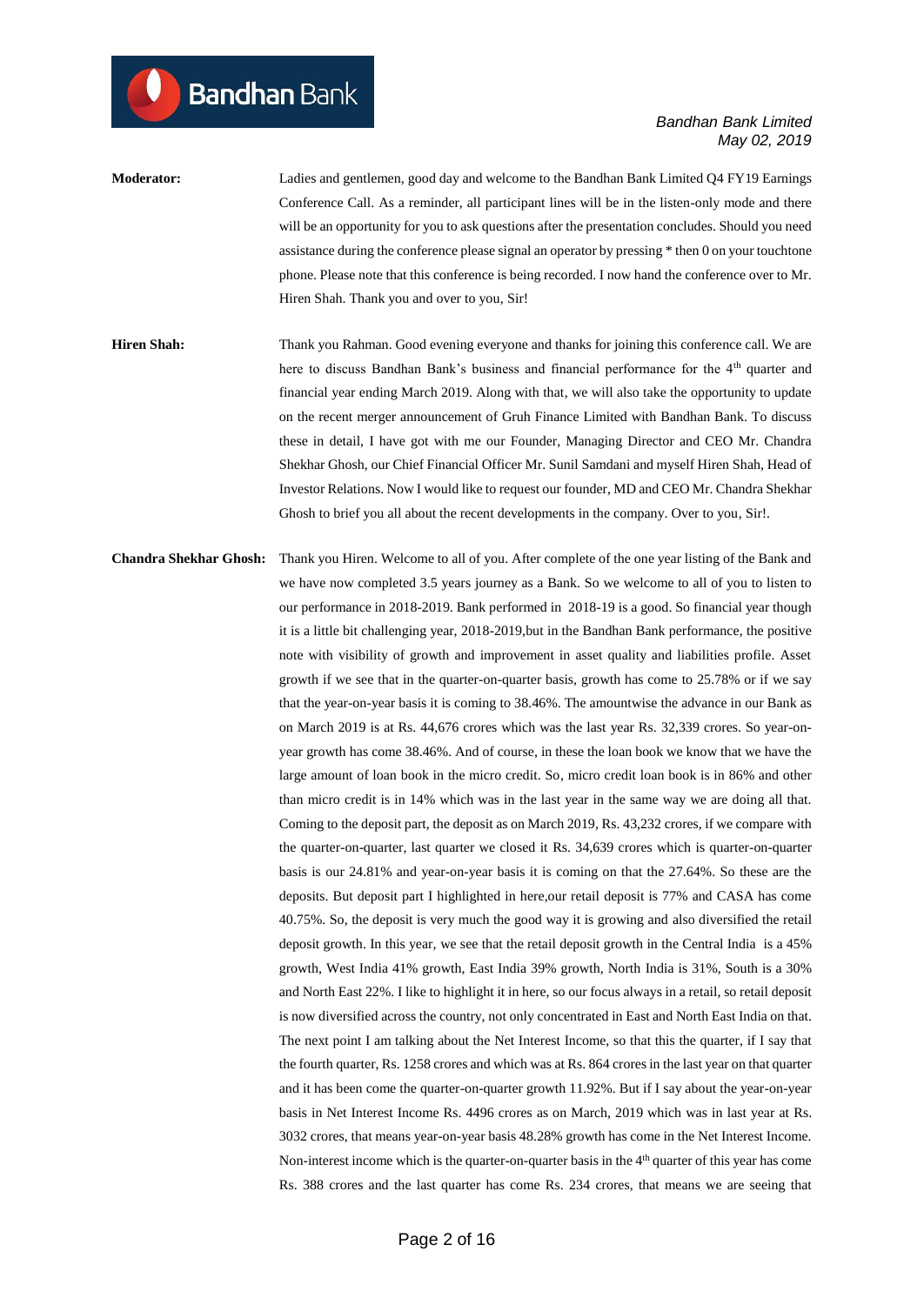quarter-on-quarter growth has come 65.81% and if we see that the year non-interest income has come and March'19 is Rs. 1063 crores and which was the last year Rs. 706 crores which is growth has come Rs. 50.57 crores. And coming to this the profit, overall in that this quarter profit has come Rs. 651 crores which was in the last quarter was at Rs. 331 crores, that means the quarter-on-quarter basis if we see that, that is 96.68% growth, the profit after tax has come. But if I go to this year-on-year basis, so as on March 2019 our profit has come Rs. 1952 crores after the tax which was the last year Rs. 1346 crores which is 45.02% profit growth has come in the Bank. So these are the total matters I say that how the bank is doing good. So I like to mention some point is now, NIM is coming on that in the March 2019 is at 10.43%. And we are seeing that the Cost to Income Ratio which was in the last year 35%, it has come down 32.58%and the ROA which was in the last time 4.06%, it has come 4.23% and ROE which was in the last year 25.98% it has come down 19%, we know that the last March we have been listed and we have been infusion some new equity. And the retail deposit in our Bank has come 77.36% as of today out of total deposit which was earlier year 71.93% that means the retail deposit amount was also increase is more. And Capital Adequacy Ratio of the Bank is now at 29.20% which was in the last year at 31.48%. Cost of Funds, if we see that, the Cost of Funds without our capital and we see that 6.30% as on March 2019 which was in the last year 6.65% that means the 0.35% our Cost of Funds has come down. But if we consider, but if we not consider as in capital which we raised by March'19, so that is my cost of fund will come in March 2019, 4.84% which last year it was in 5.52%. So in that context also we see that cost of fund has come down. But OPEX ratio remains, last year it was in 3.6%, this year also has come 3.6%. So coming to this the portfolio quality, so portfolio quality it is two factors in here, one factor including IL&FS and excluding IL&FS. So we say that the overall together with IL&FS our Gross NPA is at 2.04% which was last quarter it was in a 2.41%. But if we not count IL&FS we see that the real the portfolio quality on that, the gross NPA 1.08% which was last quarter it was 1.30%. I like to notice in here there is a 0.22% of Gross NPA has been reduced in this quarter. And coming to the Net NPA which was the last quarter is our 0.70% it has come down 0.58%. That means we arrested the default rate and we are always focused on that, how our customer will like to become a disciplined way return back the money to the bank, so they are return back the money on the same day that percentage is 99.30% which was in one year before 98.70%. So when the 99.30% of people regularly repay their installment that means our NPA reduced, default rate reduced, Portfolio at Risk reduced. So it is a very fantastic result I can say that. So this helps ourselves to return increase and also helped us to grow more.

Coming to the branch, we have 986 branches as of March 2019 which was one year before 936, that means 50 new branches we opened. We opened 250 new DSCs(door step service center) which was in the last year 2764, now it is in 3014. So our total banking outlets is at 4000 which was the last year 3700, it was in there. ATM we opened the 20 ATMs. As of now we have the 480 ATMs. Whatever we have the branch and all branch together we see that 75% of our branch are in unbanked district, so that we are focusing the retail customer to get the good liabilities and providing them credit and it is very good opportunities coming to the bank. Coming to the customer point of view, we have done now 1.66 crores customer which was the last 1.30 crores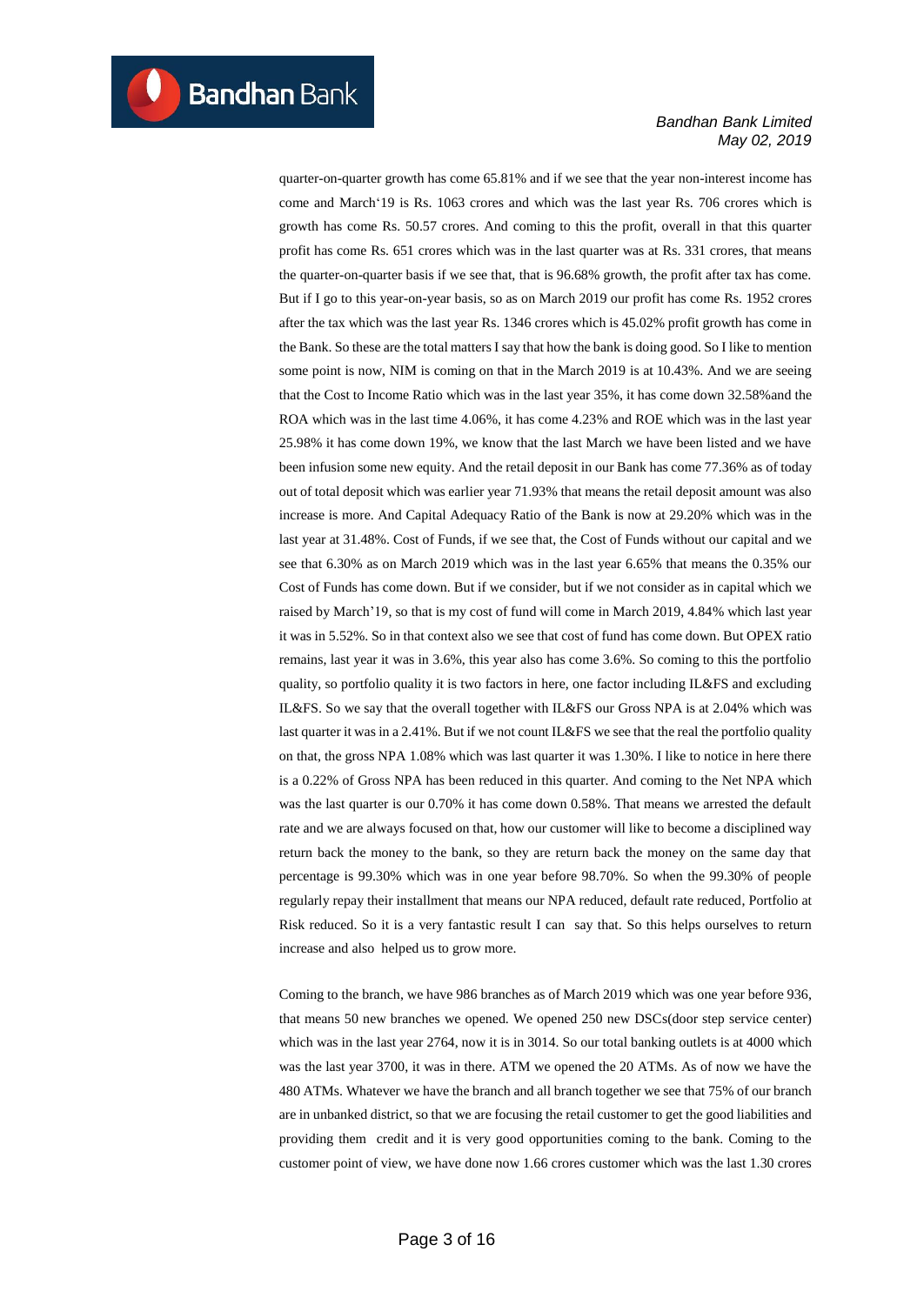customer. That means the 36 lakhs new customers added in this year and the growth has come 28%. Very interestingly I saw that our 986 branches they are added 10.52 lakhs new customers and there now customers is 34,59,000 and their growth of the customer increase has come to 44% , which is higher than total bank growth of the customer. And micro finance we have the 1.31 crore customers which was earlier 1.06 crores customer, so which means the 25 lakhs new customer added which is 24% growth on that. So we see that the point of liabilities part and the banking outlet which helped us that to attract the more people add in the bank and add in the deposit on that. So on the basis of that of course we are increasing number of borrower in the bank, so that our advanced growth also increases that much. So I see that whatever after last the two years, I see that after the Demonetization and GST some issue has come and NPA increased. Now it is in totally I got the confidence in my team. They have built up their capacity in such a way to handle in any types of challenge in the field level. So I see that this is very good and future growth on the basis of that is coming very good on that. Whatever I see, the business model of Bandhan Bank is very unique. We are trying to continue on that. Liabilities after 3 and half years a lot of discussion is there, we are confident now that liability is coming and a very good trend and we are not feeling any discomfort the liabilities which we challenged on that. And third point, Cost to Income Ratio is coming lowest in the industry. NPA also coming to the lowest in the industry. Average cost of the bank has also remained the same. It will be not increased on that. So which have been helped to our team to work in a growth manner and to provide the financial services in the country, not only the eastern region. So thank you to all of you. But finally I also share on that, you know that we are in the way to go to the merger of the Gruh Finance. So that we have received the RBI approval, received the SEBI approval. We also received the CCI approval and now we already applied to NCLT. So that NCLT process already been started. We see that very good smooth way it is been progressing and whenever they are given the final their approval and we are also simultaneously making our plan, so after that the approval how quick we can be like to merge and work together on that. So thank you to all of you. I hope you have some question. Myself and my team will like to share our thoughts. Thank you.

**Moderator:** Sure. Thank you very much. We will now begin with the question and answer session. The first question is from the line of Sri Karthik from Investec. Please go ahead.

**Sri Karthik:** Sir, I wanted to get a little bit more color from you in terms of the customer profile on the micro finance business. So how much of it would be exclusive customer base and how much of it would have overlapped with the other lenders?

**Chandra Shekhar Ghosh:** That is a good point on that. We saw that our customer who are only with Bandhan that was in the last year we saw in the 72%, now it has come 60%. And we are trying to find out on that the cause, the cause is there if you see that our loan is a one single loan until this loan will not close they cannot be get the loan next one. So when the loan size has increased so they have a need in the very last moment, last 3-4 months they have need of a small amount of the loan and they are getting from the other MFI. So this has been coming now, it is little bit lower number is only from Bandhan.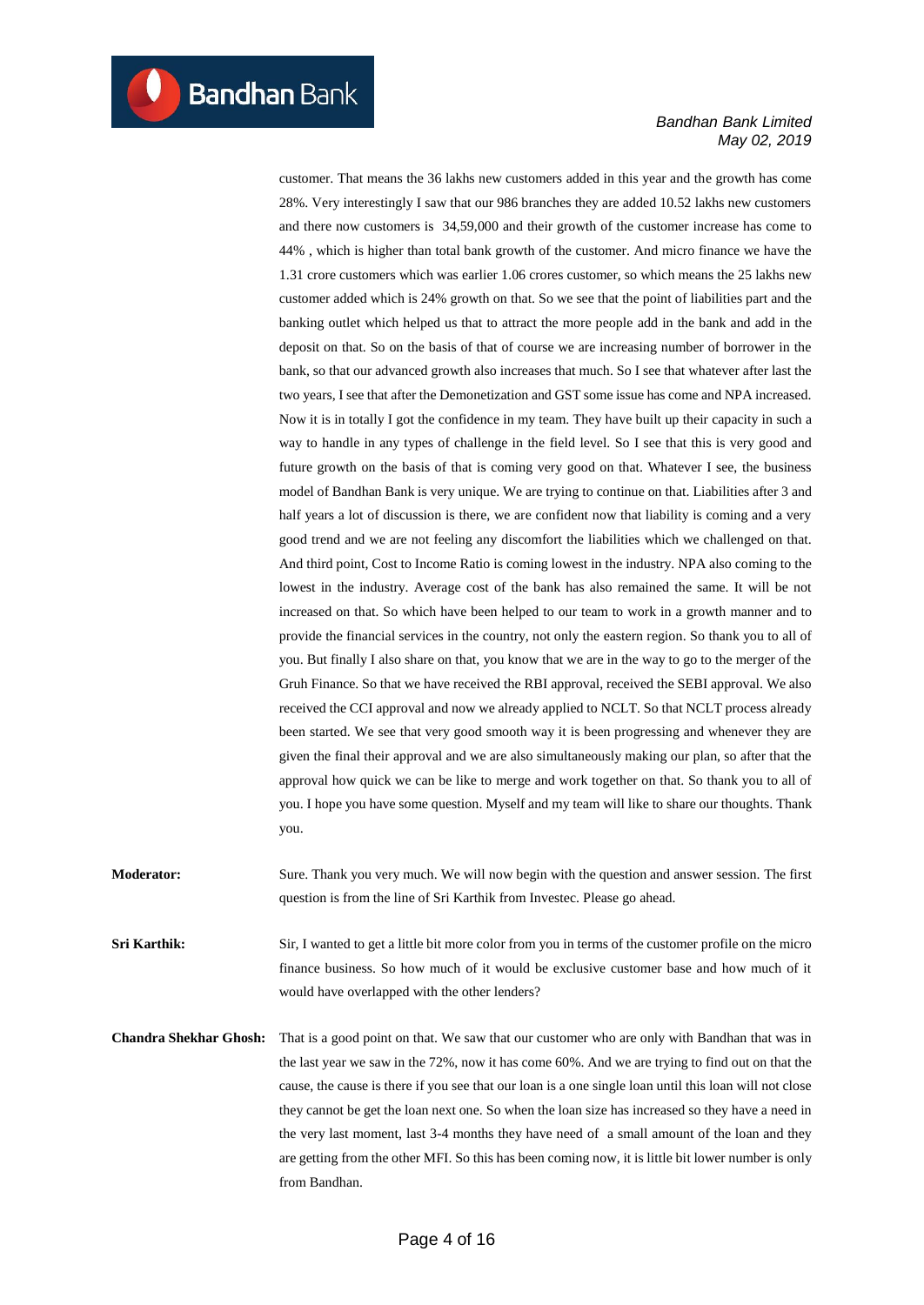| Sri Karthik:                  | And sir in terms of a customer growth, 21%-22% active borrower growth, could you give some<br>color in terms of the state wise whether it is uniform across East and non-East or is it primarily<br>again still coming from Eastern states?                                                                                                                                                                                                                                                                                                                                                                                                                                                          |
|-------------------------------|------------------------------------------------------------------------------------------------------------------------------------------------------------------------------------------------------------------------------------------------------------------------------------------------------------------------------------------------------------------------------------------------------------------------------------------------------------------------------------------------------------------------------------------------------------------------------------------------------------------------------------------------------------------------------------------------------|
|                               |                                                                                                                                                                                                                                                                                                                                                                                                                                                                                                                                                                                                                                                                                                      |
| <b>Chandra Shekhar Ghosh:</b> | Yes. I will give to you on that. That is this earlier we saw that because of our main base of this<br>type of customer in East means in that the basically 4 states, West Bengal, Bihar, Tripura and<br>Assam. Now, it has been expanded in the other states, so that our customer growth has come that<br>means in the borrower, East and North East together it is a 16% in this year and other than East<br>and North East has come 37%, so that is in other than East and North East, it is coming up,<br>especially in UP, MP, their growth has come 45%, so even someone is coming at 48%, so I feel<br>that is this is now diversifying the number of borrower in the different other states. |
| Srikarthik:                   | And the 60% exclusive borrower mix would also fall outside East?                                                                                                                                                                                                                                                                                                                                                                                                                                                                                                                                                                                                                                     |
| Chandra Shekhar Ghosh: Yes.   |                                                                                                                                                                                                                                                                                                                                                                                                                                                                                                                                                                                                                                                                                                      |
| Srikarthik:                   | My second question is if you could share a little bit of breakup of our fee income line items?                                                                                                                                                                                                                                                                                                                                                                                                                                                                                                                                                                                                       |
| <b>Chandra Shekhar Ghosh:</b> | I'll suggest on that Sunil can you mention on that point.                                                                                                                                                                                                                                                                                                                                                                                                                                                                                                                                                                                                                                            |
| Sunil Samdani:                | On non-interest income side, our largest component is processing fee followed by PSLC income.                                                                                                                                                                                                                                                                                                                                                                                                                                                                                                                                                                                                        |
|                               | In Q4, out of Rs. 388 crores of total fee income, Rs. 197 crores have come from processing fee,<br>Rs. 105 crores from PSLC income and rest are others.                                                                                                                                                                                                                                                                                                                                                                                                                                                                                                                                              |
| Srikarthick:                  | And on a full-year basis, sir?                                                                                                                                                                                                                                                                                                                                                                                                                                                                                                                                                                                                                                                                       |
| <b>Sunil Samdani:</b>         | About Rs. 523 crores on processing fee and Rs. 309 crores on PSLC income.                                                                                                                                                                                                                                                                                                                                                                                                                                                                                                                                                                                                                            |
| <b>Moderator:</b>             | Thank you. The next question is from the line of Adarsh P from Nomura. Please go ahead.                                                                                                                                                                                                                                                                                                                                                                                                                                                                                                                                                                                                              |
| <b>Adarsh P:</b>              | Question on the MFI disbursement, can you just give the number of what was the average<br>disbursement ticket size in the fourth quarter versus third quarter or maybe you can give that the<br>trend?                                                                                                                                                                                                                                                                                                                                                                                                                                                                                               |
| <b>Chandra Shekhar Ghosh:</b> | No, if you see that what is the disbursement has come on that Rs. 59,007 per customer, which<br>was in the last year, it was Rs. 51,771 that means in the 14% increase on the disbursement side<br>on that but we will also like to mention in here where you have 4 plus loan cycle customer with<br>more than 55% in our bank and also 60% of our customer which is a single loan from us, so that<br>it is the little bit and talking on that the 14% to 15% increase year-on-year.                                                                                                                                                                                                               |
| <b>Sunil Samdani:</b>         | So quarter-on-quarter, our disbursement has remained flat from around Rs. 58,000 to $\sim$ Rs.<br>59,000.                                                                                                                                                                                                                                                                                                                                                                                                                                                                                                                                                                                            |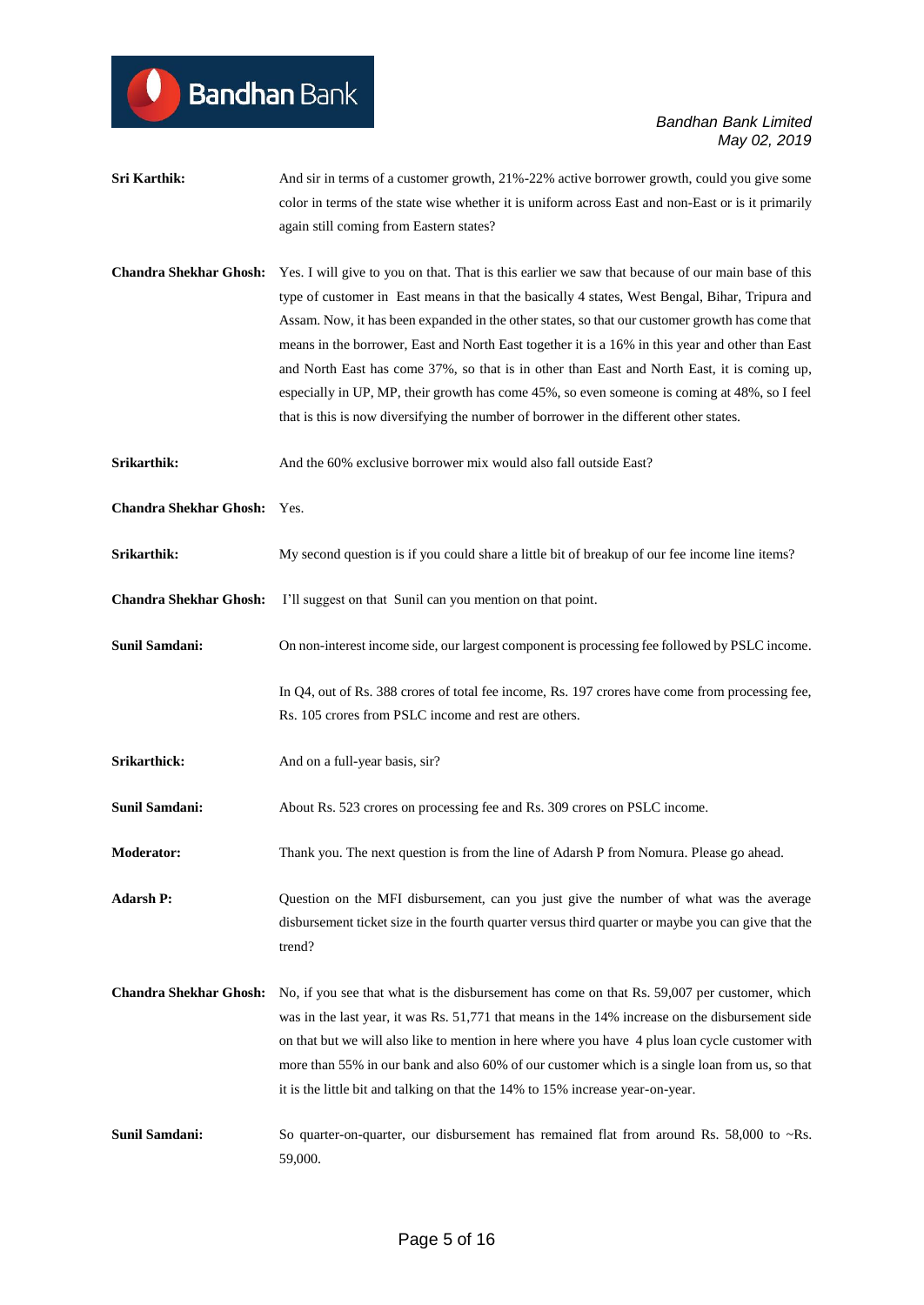| <b>Adarsh P:</b>              | And the second question is just wanted to understand from a branch opening and DSC                   |
|-------------------------------|------------------------------------------------------------------------------------------------------|
|                               | perspective, after the restriction came in, how many episodes of permissions have you all sort       |
|                               | and how many have you got for branch opening?                                                        |
| Sunil Samdani:                | We got permission twice, we applied twice, we got twice. In the first stage, we applied for 40,      |
|                               | we got 40. In the second stage, we applied for 25 and we got 25, so out of the 65 branches we        |
|                               | opened 50 branches during the year but 48 out of these 65 we opened and the rest we will open        |
|                               | during the next 1 or 2 months.                                                                       |
| <b>Adarsh P:</b>              | And does any of these permissions are required for DSCs as well since you have added DSCs or         |
|                               | that still open to your discretion?                                                                  |
| <b>Sunil Samdani:</b>         | We do apply for DSCs as well.                                                                        |
| <b>Adarsh P:</b>              | So, what I wanted to understand is you are still not complying with the shareholding structure       |
|                               | that they want and you obviously gone one big step that GRUH, so whenever you have applied           |
|                               | you have got the permission, so I don't sense any restriction, whatsoever, in terms of DSC or        |
|                               | branch opening from the RBI till you comply fully with that norm?                                    |
| Sunil Samdani:                | So given our last two applications, we are quite confident that we will continue to get, but the     |
|                               | only difference here is it is a process which takes time, so earlier with board approval, we could   |
|                               | open the branch, now we have to apply to RBI, so that process takes couple of months.                |
| <b>Adarsh P:</b>              | And last question is the 72% exclusive customer going to 60%, how much of that like if you           |
|                               | have checked in the bureau, what is the kind of ticket size of that incremental loan your customer   |
|                               | is taking from somebody else because initially our disbursement size was supposed to be 60           |
|                               | because it was supposed to be mutually exclusive, now the percentage of mutually exclusive           |
|                               | customer seems to be going down a little bit, so maybe at the customer end, the leverage may be      |
|                               | increasing, so if you could give some sense on that?                                                 |
| Sunil Samdani:                | Adarsh here as Mr. Ghosh explained in response to the earlier question that we have a policy of      |
|                               | one loan per customer, so till that loan gets complete, we don't extend further loan to that         |
|                               | customer, so let us assume a customer has a Rs. 70,000 loan and he has already paid Rs. 40,000       |
|                               | to Rs. 50,000 out of that Rs. 70,000 but we will still not give him fresh loan unless earlier loan   |
|                               | is closed. The customer without increasing the leverage because his business requires Rs. 70,000,    |
|                               | she will go to other MFI/Bank and take loan This is one big reason why exclusive customer            |
|                               | number has come down.Adarsh P:<br>And is it also true that post demonetization, your states          |
|                               | held up so well that you have seen inflow of many large, if you look at your states in the MFIN      |
|                               | data, it suggests that a lot of new MFIs have come in into your states, so the comparative intensity |
|                               | has also increased?                                                                                  |
| <b>Chandra Shekhar Ghosh:</b> | No, if you see that is of course you cannot be stopped to other will come or not, but how the        |
|                               | customer service we provide, that is the point on that who we saw in the market in our data. Last    |

Bandhan Bank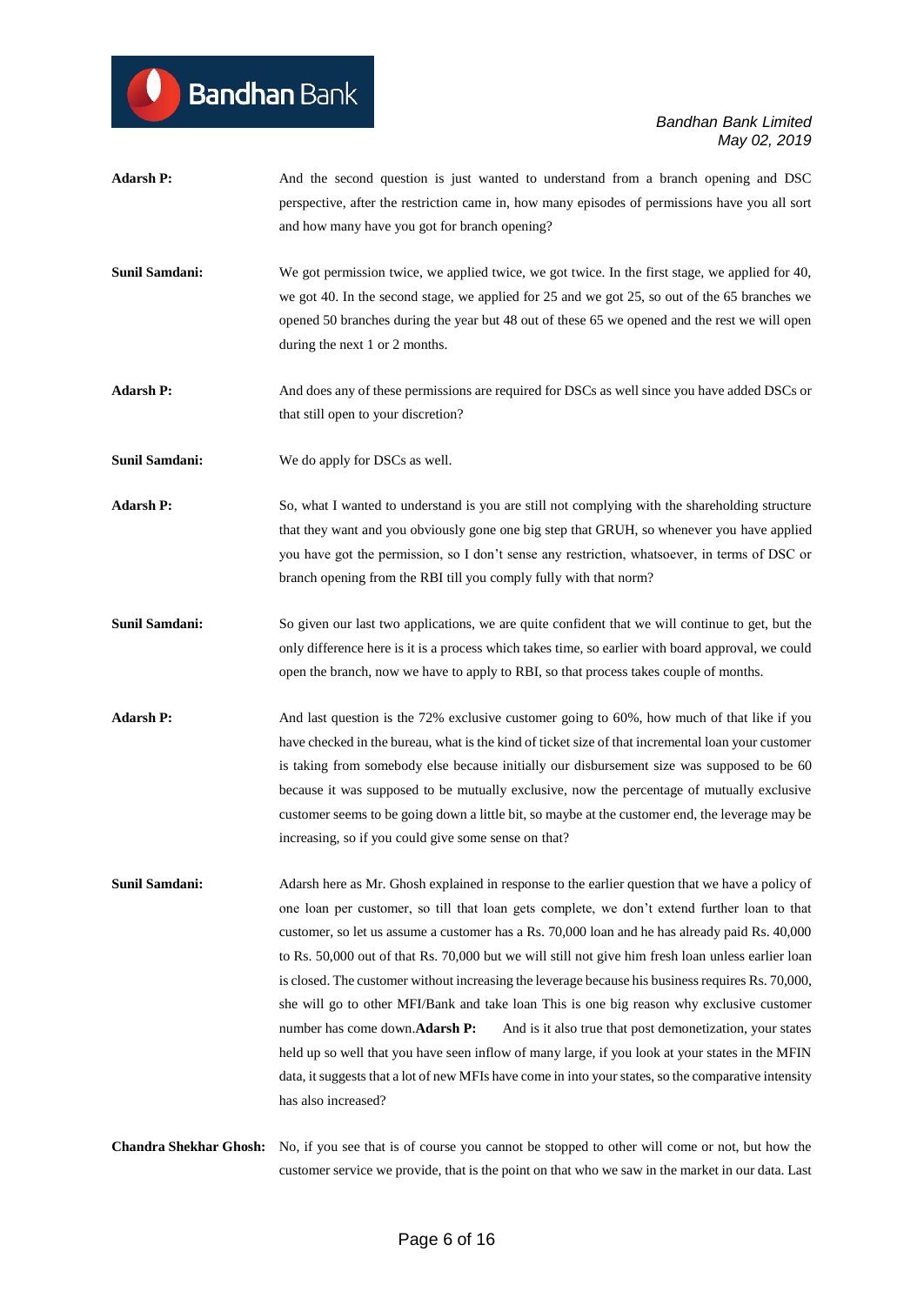year, our retention rate that means in the dropout rate of the customer was 12%+ and this year I saw that it has come to 9%, so 3% of my customer retention rate has come good, so that is also meaning on that whoever is coming, it is not impacting to our business point of view on that.

- Adarsh P: And my last question is on cost ratios, you had a pretty sharp moderation in cost ratios over the last couple of years, where does this go because it is in branch opening is dependent upon RBI approval, but then there is a potential beyond which you need to open more, so I am just trying to understand have we come to the optimum point in cost income or cost assets or how should one look at it?
- **Chandra Shekhar Ghosh:** If you look at our Opex ratio, year-on-year it has remained flat at 3.6%, so we believe that is where it should be on a steady state basis, now cost to income is a factor of income as well, so since we improved our NIMs this year vis-à-vis last year, the cost to income has reduced.

**Moderator:** Thank you. The next question is from the line of Parmesh S from JM Financial. Please go ahead.

- **Sameer Bhise:** This is Sameer. Just had a quick question on what is the thought process on provisioning, I mean we have had very strong quarter, strong profitability, is there any thought on whether we should make some contingent or floating provisions just to keep us buffer in probably tougher times?
- **Sunil Samdani:** Sameer, as a bank we provide higher Standard Asset Provisioning for microfinance business, the required provision as per RBI for Standard Asset Provisioning is 0.25% against that we provide 1%, so in a way on almost Rs. 38,000 crores of book and we have 0.75% excess.Thus as against standard asset, if we to provide contingency provision, our net NPA would have been  $\Omega$ .
- **Sameer Bhise:** And secondly what is the thought process on the holding company stake and is there any further discussion with the regulator which probably you have had?
- **Chandra Shekhar Ghosh:** No, if you see that after the merger, it will come 61% and the balance we also mentioned earlier also, so that amount will be like to process on that. We are very strategically working on this and hopefully we will be very shortly like to make a compliance issue with that keep in mind and accordingly we would like to process.
- **Moderator:** Thank you. The next question is from the line of Aseem Pant from HSBC. Please go ahead.
- **Aseem Pant:** My question is relating to your small enterprise loans, just wanted some colour in terms of what is your average ticket size, the book has gone down a bit year over year, so what is the reason behind that and what kind of customer overlap it has incomes off? How many customers in this segment are your ex-MFI customers?
- **Sunil Samdani:** Small Enterprise Loan we had developed to target a segment which is slightly above microfinance, so here we catered to a loan ticket size of between Rs. 1 lakh to Rs. 10 lakhs. The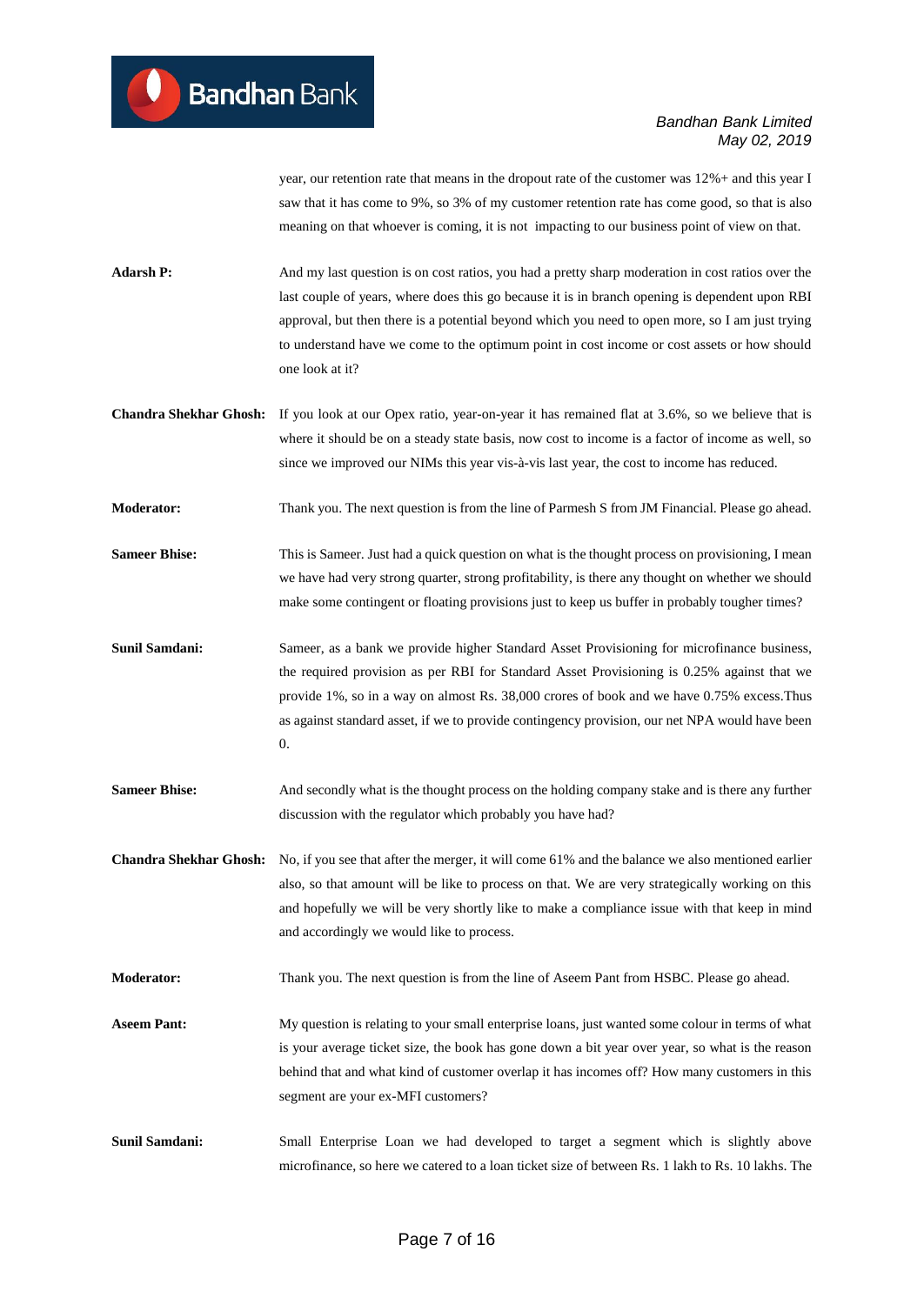average ticket size here is about 1,84,000 and typically of the total book, above 30% of the customers will be the customers migrated from MFI to SEL(small enterprise).

Adarsh P: And the reason behind the decline year over year?

- **Chandra Shekhar Ghosh:** This was the segment which impacted the most during demon and the GST particularly and we also as a lender changed our policies because this was the product which was purely based on assessed income program and when we saw the environment changing to GST, if you thought it was the best surrogate to assess the customer, so we also remold ourselves to assess the customer based with GST return, so this entire exercise took us about 6 months and that is how the business slowed down during that period.
- **Adarsh P:** And sir, what would be the average ticket size of your SME book?
- **Chandra Shekhar Ghosh:** On the SME book, the average ticket size is about ~Rs. 28,70,000
- **Moderator:** Thank you. The next question is from the line of Hiten Jain from Invesco Asset Management. Please go ahead.
- **Hiten Jain:** In the past, you have explained that seasonality on loan growth side, so what explains the seasonality on liability sides on the deposit?
- **Sunil Samdani:** If you see on the liability side, it clearly follows the asset requirement In Q4, our asset business goes up faster, that is when you will see the uptick in bulk deposit.
- **Hiten Jain:** So may be this 77% is your total retail deposits?
- **Sunil Samdani:** Right, so if you see this ratio in Q3, it was 84%, the retail deposit to total deposit, But if you see that in the last year, it was in 72%.
- **Chandra Shekhar Ghosh:** And I also mentioned some of the analyst I saw that before they are saying that the Bandhan is amongst the highest percentage of the retail deposit fora bank in the country.
- **Moderator:** Thank you. The next question is from the line of M B Mahesh from Kotak Securities. Please go ahead.
- **M B Mahesh:** I have a few questions from my side. Just let me know if you could take all of it. First question is on the slippages side. If you could just one tell us what was the slippage for the quarter or year and given the fact that you made about 150 crores of provisions, I just wanted to understand why has the Gross NPAs remain more or less stable for the quarter? Second question on the Yield on Loans, just wanted to understand directionally do you offer differential interest rates in different regions on the MFI book? And the third question is PSLC certificate, why does it see a very strong performance in 4Q because validity is only for that particular financial year?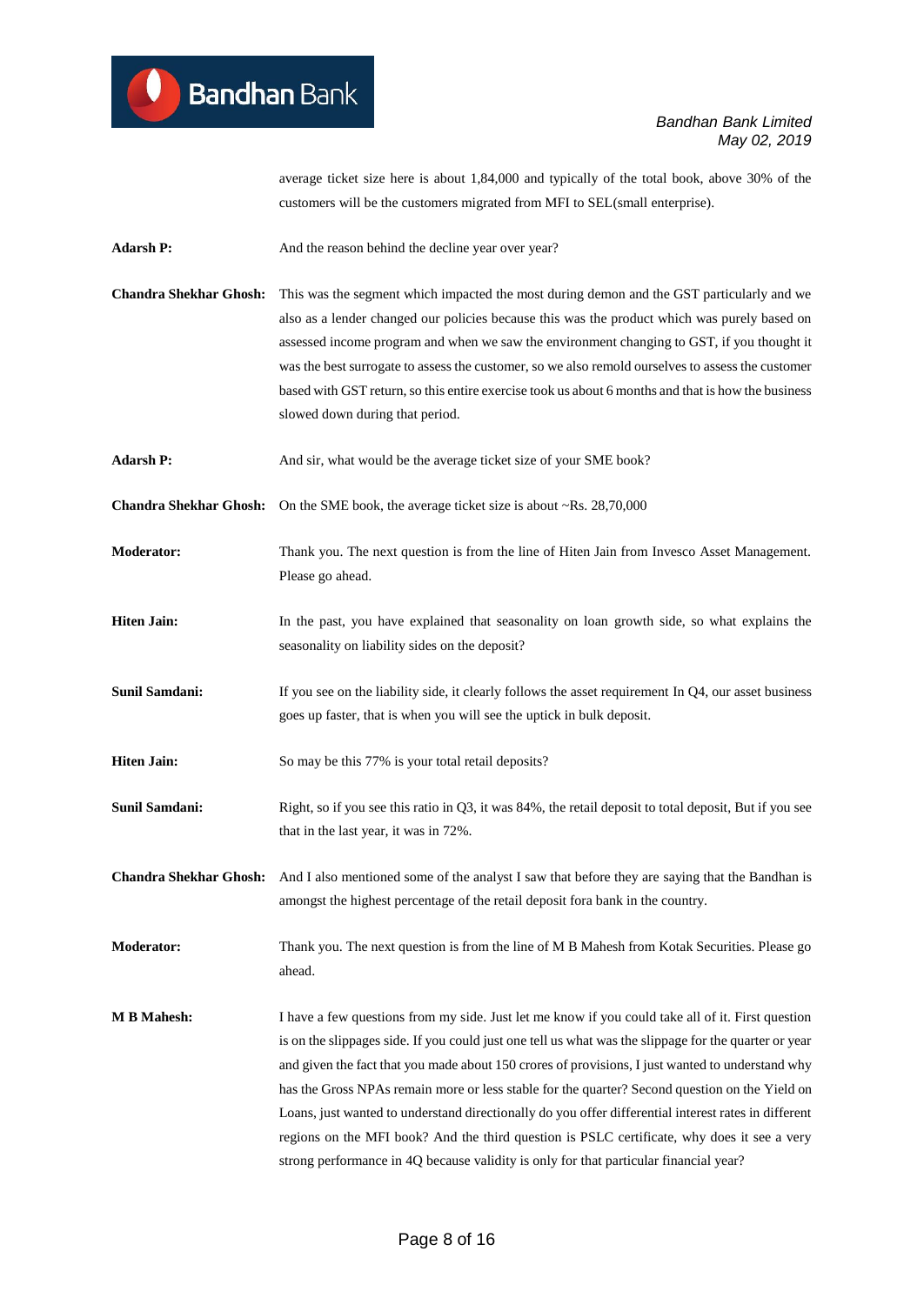| <b>Sunil Samdani:</b> | PSLC since the Q4 is where we book the maximum loans, so that is when we get the opportunity<br>also to down sale maximum.                                                                                                                                                                                                                                                                                                                                                                                                                      |
|-----------------------|-------------------------------------------------------------------------------------------------------------------------------------------------------------------------------------------------------------------------------------------------------------------------------------------------------------------------------------------------------------------------------------------------------------------------------------------------------------------------------------------------------------------------------------------------|
| <b>M B Mahesh:</b>    | But this validity is only for one quarter because it closes at the end of the financial year?                                                                                                                                                                                                                                                                                                                                                                                                                                                   |
| Sunil Samdani:        | Yes.                                                                                                                                                                                                                                                                                                                                                                                                                                                                                                                                            |
| <b>M B Mahesh:</b>    | So can I annualize this number for next year saying that on the existing loan book which is<br>disbursed today since it is valid only for this quarter and again reinitiated for the next year and<br>that will be applicable for the next 4 quarters, the number of PSLC income will be much stronger<br>next year? Just wanted to know how does it work there?                                                                                                                                                                                |
| <b>Sunil Samdani:</b> | It is the factor of premium also and premium is dependent on market, at what rate you are able<br>to sell PSLC, so it is not a pure play volume but also a rate factor there.                                                                                                                                                                                                                                                                                                                                                                   |
| <b>M B Mahesh:</b>    | Any idea on what was the rate at which it goes in the market on PSLC that you are running on<br>MFI book, is it 0.5%, 1%?                                                                                                                                                                                                                                                                                                                                                                                                                       |
| <b>Sunil Samdani:</b> | The year again, there are 4 categories in PSLC which is more marginal, agri, micro and others,<br>so rate for each of these categories vary, not only product wise but also which part of the year<br>we are selling, so in $Q1$ you get the maximum, in $Q4$ you get the least because someone who is<br>buying in Q1 gets the benefit for 4 quarter again someone who buys in $Q4$ , so it is the factor of<br>when do you sell, what PSLC you sell, so that combination derives. In our case, it was a little<br>over 1% on a blended basis. |
| <b>M B Mahesh:</b>    | For the quarter, is it?                                                                                                                                                                                                                                                                                                                                                                                                                                                                                                                         |
| <b>Sunil Samdani:</b> | For the full year.                                                                                                                                                                                                                                                                                                                                                                                                                                                                                                                              |
| <b>M B Mahesh:</b>    | And the first question on the slippages because we started over with Rs. 830 crores and we ended<br>it with Rs. 820 and yet we have made Rs. 150 crores of provisions, so just trying to understand<br>how does the math's kind of work on this?                                                                                                                                                                                                                                                                                                |
| <b>Sunil Samdani:</b> | Slippages during the year was Rs. 763 crores which included IL&FS of Rs. 385 crores.                                                                                                                                                                                                                                                                                                                                                                                                                                                            |
| <b>M B Mahesh:</b>    | For the quarter?                                                                                                                                                                                                                                                                                                                                                                                                                                                                                                                                |
| Sunil Samdani:        | I have the numbers for the year, I don't have the number with handy for the quarter.                                                                                                                                                                                                                                                                                                                                                                                                                                                            |
| <b>M B Mahesh:</b>    | Because if you had made this Rs. 150 crores of provisions, shouldn't your net, I am just trying<br>to understand how much of the slippage is for the quarter because if it is not too much given the<br>fact that the collection efficiency was running at close to 100%, why has the Net NPL not come<br>down by a reasonably good amount?                                                                                                                                                                                                     |

Bandhan Bank

 $\bullet$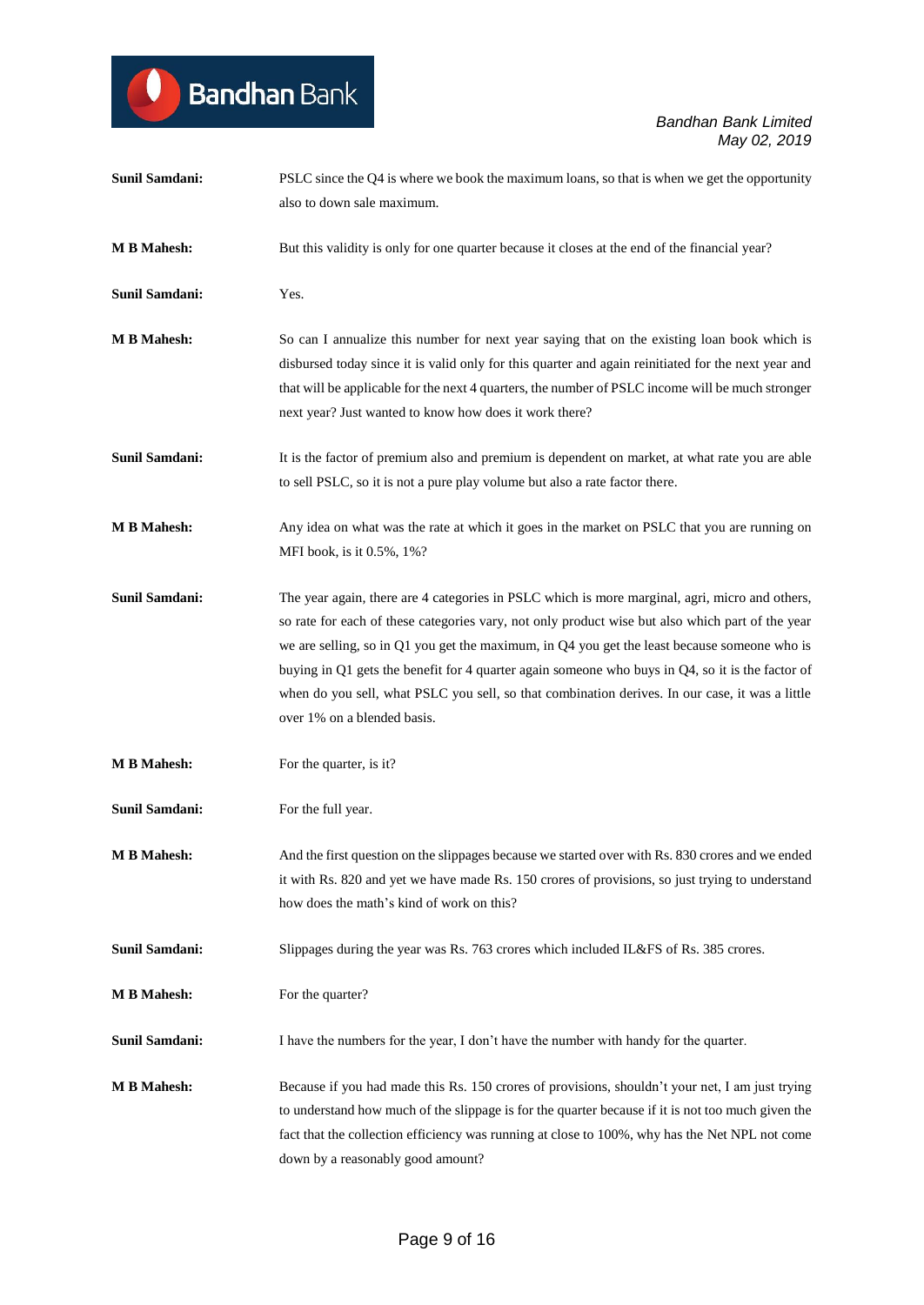| <b>Sunil Samdani:</b> | In fact, if you look at quarter-on-quarter, it has come down from 0.7 to 0.58, so 12 basis point<br>reduction quarter-on-quarter is visible here.                                                                                                                                                                                                                                                                                  |
|-----------------------|------------------------------------------------------------------------------------------------------------------------------------------------------------------------------------------------------------------------------------------------------------------------------------------------------------------------------------------------------------------------------------------------------------------------------------|
| <b>M B Mahesh:</b>    | Yes, but on a Q-o-Q basis because the collection efficiencies was very high, shouldn't this<br>number be down very sharply because you have already made a provision of Rs. 150 crores?                                                                                                                                                                                                                                            |
| <b>Sunil Samdani:</b> | Provision coverage ratio has also improved. Last year, my provision coverage was only about<br>46/47%, this year I am at 72%.                                                                                                                                                                                                                                                                                                      |
| <b>M B Mahesh:</b>    | No, Sunil I am just looking at it on a Q-o-Q basis? If you look at Rs. 230 crores, Rs. 235 crores<br>of net NPLs and it is now at Rs. 228, so there is no change?                                                                                                                                                                                                                                                                  |
| <b>Sunil Samdani:</b> | I will give this number to you separately; I don't have it ready right now for the quarter.                                                                                                                                                                                                                                                                                                                                        |
|                       | Chandra Shekhar Ghosh: But you keep in mind on that the one quarter performance cannot be shown NPA is drastically<br>coming down.                                                                                                                                                                                                                                                                                                 |
| <b>M B Mahesh:</b>    | No, sir the question is more on the fact that.                                                                                                                                                                                                                                                                                                                                                                                     |
|                       | <b>Chandra Shekhar Ghosh:</b> I am talking on that point. If you see that as a one customer, he has been may be the NPA in the<br>second quarter, but the third quarter and fourth quarter, he is paying regular instalment every<br>week. That not means my regular instalment means OTR has come off 99.3%, even may be the<br>100%, but this customer has not come out from NPA because of second quarter he was in the<br>NPA. |
| <b>M B Mahesh:</b>    | If you go with that logic, then what should have happened is that the net NPL should have come<br>down meaningfully because you still have made an additional provision and there was no fresh<br>addition?                                                                                                                                                                                                                        |
| <b>Sunil Samdani:</b> | We will check on that data and get back to you.                                                                                                                                                                                                                                                                                                                                                                                    |
| <b>Sunil Samdani:</b> | Mahesh this Rs. 151 crores that you see also include Standard Asset Provisions.                                                                                                                                                                                                                                                                                                                                                    |
| <b>M B Mahesh:</b>    | Yes, and how much would that be?                                                                                                                                                                                                                                                                                                                                                                                                   |
| <b>Sunil Samdani:</b> | Our book growth is maximum in Q4.                                                                                                                                                                                                                                                                                                                                                                                                  |
| <b>M B Mahesh:</b>    | So if you would look at the disbursement, so I think you made about Rs. 20,000 crores at 70<br>basis points, that is about Rs. 140 crores?                                                                                                                                                                                                                                                                                         |
| <b>Sunil Samdani:</b> | No, but that is on the book growth, that is not on disbursement.                                                                                                                                                                                                                                                                                                                                                                   |
| <b>Sunil Samdani:</b> | So ~Rs. 50 crores is the Standard Asset Provisioning roughly.                                                                                                                                                                                                                                                                                                                                                                      |

Bandhan Bank

 $\bullet$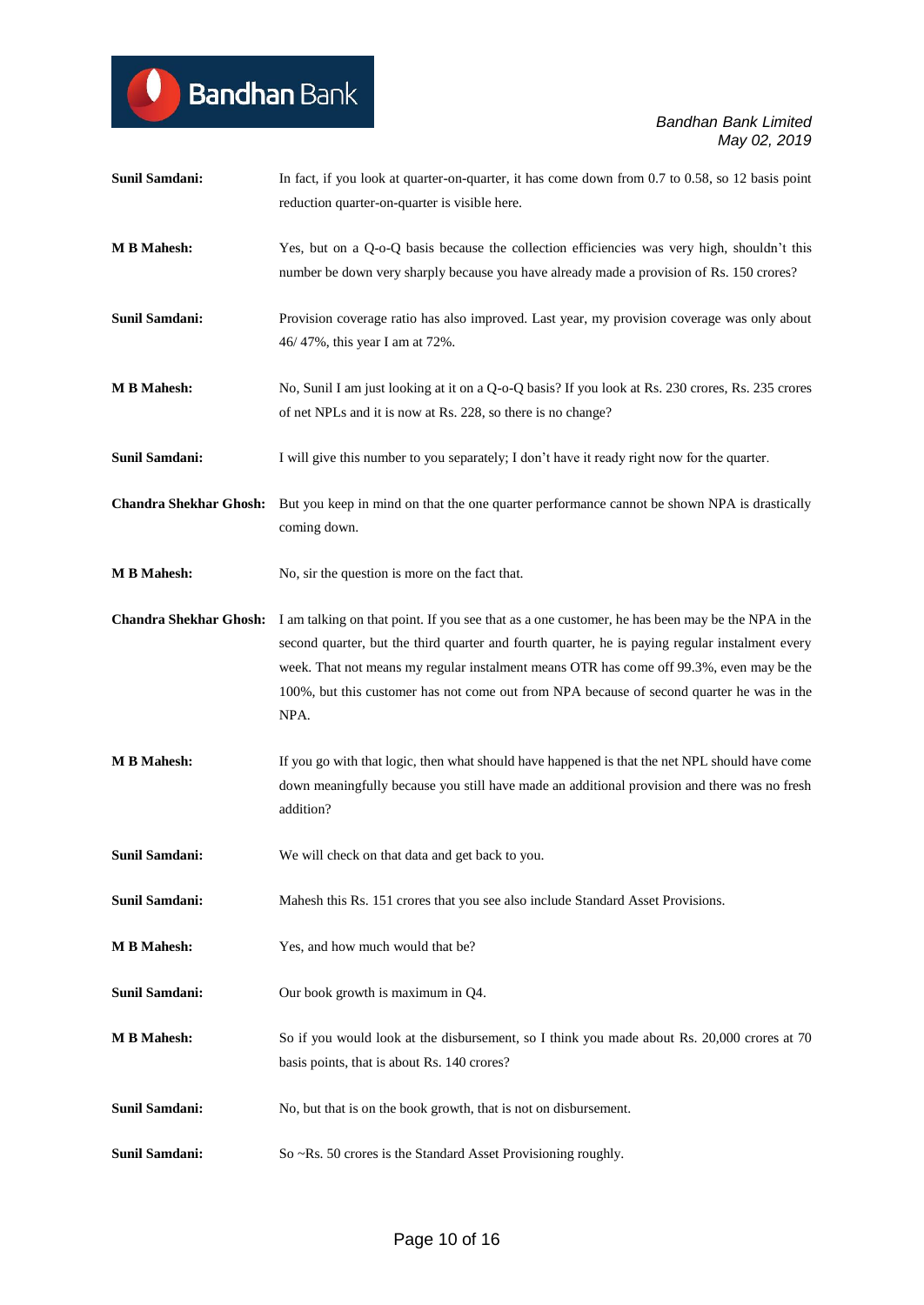| <b>M B Mahesh:</b>            | And then you have Rs. 100 crores which you have made for NPLs which we explained with the<br>movement of the gross NPLs?                                                                                                                                                                                                                                                                                                                |
|-------------------------------|-----------------------------------------------------------------------------------------------------------------------------------------------------------------------------------------------------------------------------------------------------------------------------------------------------------------------------------------------------------------------------------------------------------------------------------------|
| Chandra Shekhar Ghosh: Yes.   |                                                                                                                                                                                                                                                                                                                                                                                                                                         |
| <b>M B Mahesh:</b>            | And what would be the savings interest rate for the quarter?                                                                                                                                                                                                                                                                                                                                                                            |
| <b>Sunil Samdani:</b>         | 5.14%.                                                                                                                                                                                                                                                                                                                                                                                                                                  |
| <b>Moderator:</b>             | Thank you. The next question is from the line of Anand Dama from Emkay Global. Please go<br>ahead.                                                                                                                                                                                                                                                                                                                                      |
| <b>Anand Dama:</b>            | Sir, I wanted to understand on this promoter stake dilution that you have already attempted to<br>cut the promoter stake in the bank, is it a chance that you can apply to RBI for an extention in<br>reduction in the promoter stake or is it that you don't see a chance and basically because of that<br>either you would have to acquire some of the company or you will have to run down this stake<br>primarily through capitals? |
| Sunil Samdani:                | See, we are evaluating all options. Our endeavor is to meet the requirement as early as possible<br>in the best possible manner.                                                                                                                                                                                                                                                                                                        |
| <b>Anand Dama:</b>            | So can that be about like say for instance you might opt for 2 years kind of a progressive<br>reduction, is that fine, I mean will that be fine with RBI?                                                                                                                                                                                                                                                                               |
| <b>Sunil Samdani:</b>         | No, we don't want to put a timeline to that.                                                                                                                                                                                                                                                                                                                                                                                            |
| <b>Anand Dama:</b>            | Secondly, about your microfinance customers that you have now about 1.3 crores kind of<br>customers on the microfinance side, is it possible to keep breakup in terms of like how many of<br>this customers would have completed about 1 cycle, 2 cycles or may be 3 and 4 cycles, break up<br>into the cycles of the customers?                                                                                                        |
| <b>Chandra Shekhar Ghosh:</b> | We cannot have the data in my hand as of now and then, but I can say that the 4 cycle plus<br>borrower is more than 55%.                                                                                                                                                                                                                                                                                                                |
| <b>Anand Dama:</b>            | So ideally, we would have started at what kind of a ticket size, somewhere about Rs. 20,000?                                                                                                                                                                                                                                                                                                                                            |
|                               | <b>Chandra Shekhar Ghosh:</b> 25 and average is in 30,000.                                                                                                                                                                                                                                                                                                                                                                              |
| <b>Anand Dama:</b>            | Average and now they would have reached a size of somewhere about Rs. 50-60,000?                                                                                                                                                                                                                                                                                                                                                        |
| <b>Chandra Shekhar Ghosh:</b> | It depends on how long this customer with us and what type of business she is doing and how<br>much is the credit need is there, so it is then very much the granular level and the customer wise<br>will be decided by my ground level staff and the other level staff will check and then it will be<br>like to decide.                                                                                                               |

Bandhan Bank

 $\bullet$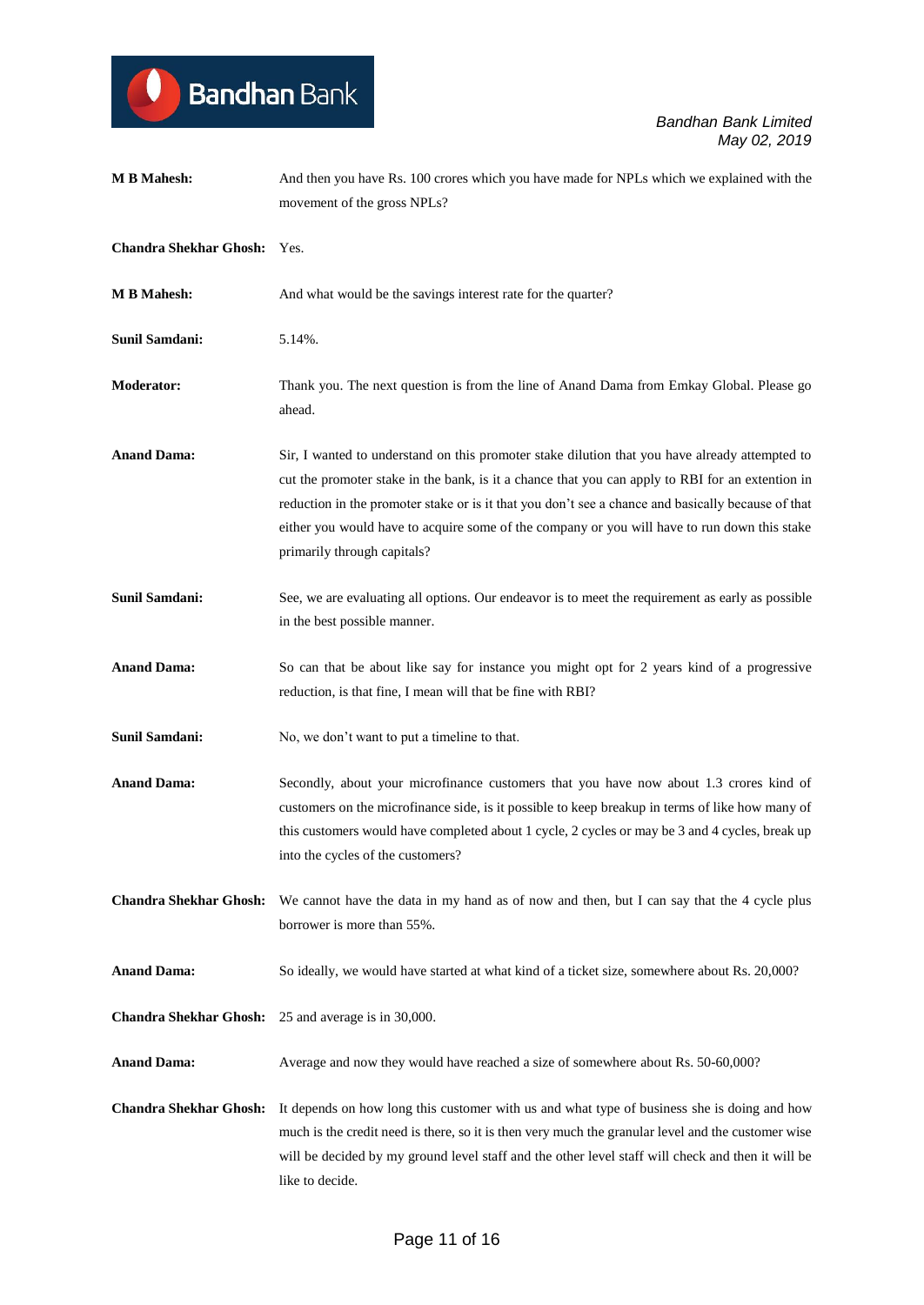**Bandhan** Bank

**Sunil Samdani:** In terms of loan outstanding, it is 67%, four cycle plus customers

**Anand Dama:** And you have earlier talked about the seasonality of the customer, so just wanted to understand that this fourth quarter growth that we see which is roughly about almost 26% quarter-on-quarter, so what is the seasonality that is there at the customer end, particularly the kind of customer that you cater to that you have such a kind of growth particularly in fourth quarter, I agree if it is corporate, but what is that actually for the microfinance customers to have this kind of seasonality?

- **Chandra Shekhar Ghosh:** No, first essence is there, microfinance if you go to this, the trend of the microcredit customers, it is always in a fourth quarter is coming the customer growth and also the portfolio is there. The one point if you keep in mind on that this is always all banks are giving the funding in the last quarter. In that time, the bank priority sector beat up target was in a last quarter, not like this time is in quarter-on-quarter, so in that time, whatever they are need in Priority Sector Lending that much they have been disbursed to the MFI. MFI also taken that their customer more in the last quarter and these customer, more or less is a one-year loan, our next loan is 2 years, every time, now it has again come to this last quarter renew and taken on that, so that is the one side we see that it is which is happening.
- **Anand Dama:** Any attempt on your side to actually bring down the seasonality, so you can actually spread it over fourth quarters?
- **Sunil Samdani:** See, here our policy is to have one loan per customer, so till the customer repays the loan, we don't extend a fresh loan and the average is one year or two years, so all those customers which are taken in the fourth quarter as when we were NBFC, their loan gets closed only in the fourth quarter and we are able to give fresh loans only in the fourth quarter, so that is one big reason why the seasonality is here.
- **Anand Dama:** Yes, now that you have become a bank, is there any way that you can actually bring down the seasonality?
- **Chandra Shekhar Ghosh:** You are correct on that but we see that the 94 lakhs of my borrowers, 74 lakhs was a legacy, so a little bit tough time to do it on that but we are trying, but other point if you see that what we see in the eastern region on that the mainly this business also they are growing on the basis of link with the pooja and before the pooja started the process on that may be he would close the loan in the first quarter, but he is waiting when the pooja will come one month or one and a half months before, he will be taken the loan and that time he is not taking the loan to grow the business, so lot of things is there, so it is happening in that way.
- **Anand Dama:** But I think somewhere you have to work it out sir?

**Chandra Shekhar Ghosh:** Yes.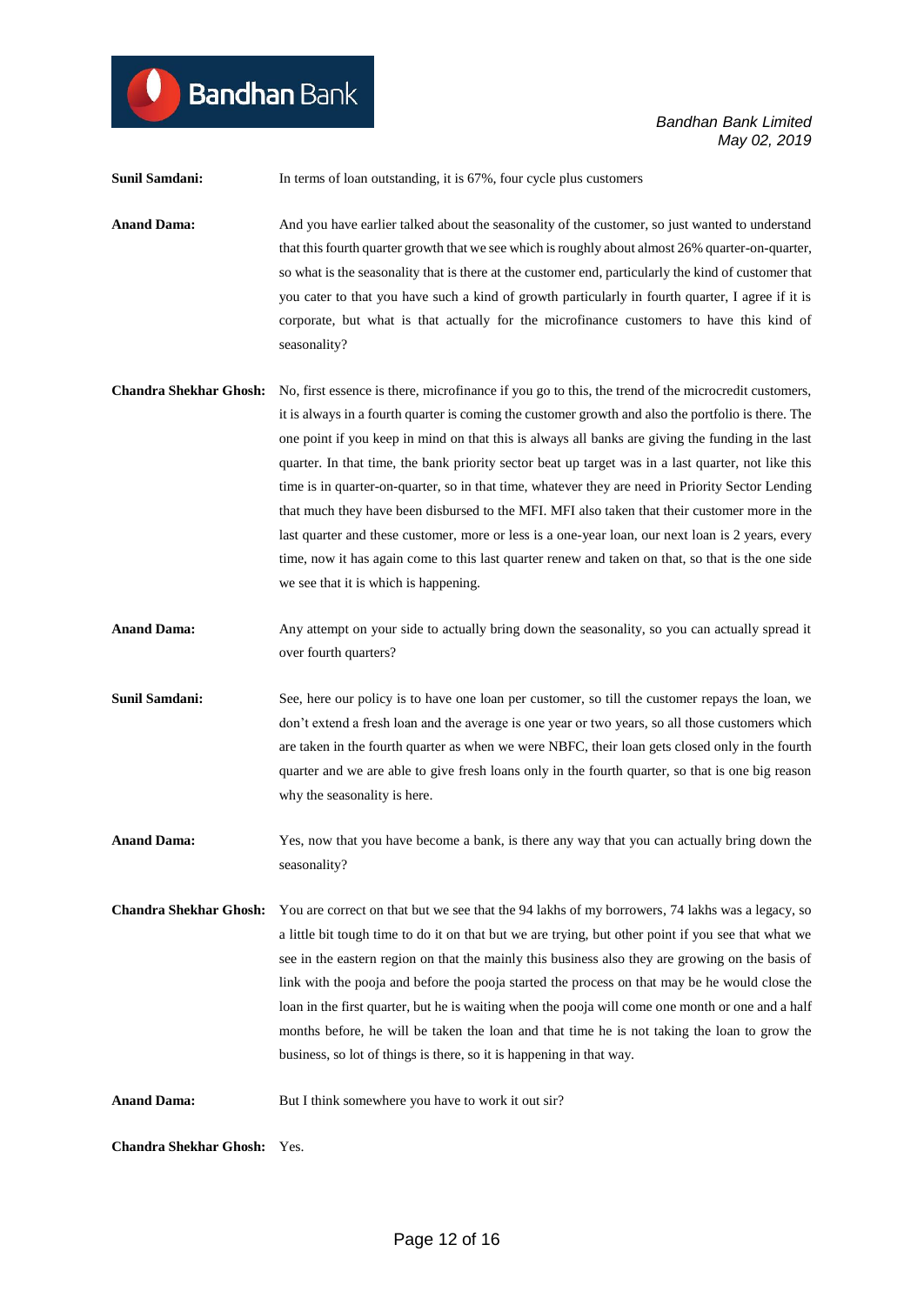**Anand Dama:** The other thing was what is the GNPA Ratio in the microfinance book one and related to that is that you have two events right now, one is the election going around and again very intense kind of election is going around in this stage that you deal with, and then the other is basically there is the cyclone which is around your region, so do you see that way some delinquencies coming up in the forthcoming quarter primarily because of this two events and if you can also help us with the current GNPA Ratio from the microfinance credits?

|                       | <b>Chandra Shekhar Ghosh:</b> It is 0.70%, it is more than 90 days.                                                                                                                                                                                                                                            |
|-----------------------|----------------------------------------------------------------------------------------------------------------------------------------------------------------------------------------------------------------------------------------------------------------------------------------------------------------|
| <b>Anand Dama:</b>    | And how much for this in third quarter?                                                                                                                                                                                                                                                                        |
| <b>Sunil Samdani:</b> | $0.81%$ .                                                                                                                                                                                                                                                                                                      |
| <b>Anand Dama:</b>    | So, it has come up?                                                                                                                                                                                                                                                                                            |
| <b>Sunil Samdani:</b> | It has come down.                                                                                                                                                                                                                                                                                              |
| <b>Anand Dama:</b>    | And sir, these two events that I talked about, what is the impact that you see because of that?                                                                                                                                                                                                                |
| <b>Sunil Samdani:</b> | Not really, in Bay of Bengal, cyclones are common, that is not an issue.                                                                                                                                                                                                                                       |
| <b>Anand Dama:</b>    | And sir, last question is about your corporate book, so you had IL&FS which was certainly one-<br>off event which happened for us, do you have any other loan or an investment setting into any<br>of these new NBFCs which are in problem of the large corporate as such which are currently<br>into problem? |
| Sunil Samdani:        | None.                                                                                                                                                                                                                                                                                                          |
| <b>Moderator:</b>     | Thank you. The next question is from Harsh Vijay Shah from Edelweiss. Please go ahead.                                                                                                                                                                                                                         |
| Harsh Vijay Shah:     | Just one question on the non-interest income, you mentioned processing fees of around Rs. 179<br>crores and PSLC fees of around Rs. 105 crores for this quarter? Can I get the same number for<br>last year same quarter? That is Q4 FY18?                                                                     |
|                       | Chandra Shekhar Ghosh: Last year, same quarter again out of Rs. 197 crores of non interest income, processing fee we<br>had done last year was Rs. 153 and PSLC income was Rs. 4 crores.                                                                                                                       |
| Harsh Vijay Shah:     | And second question is regarding the branch expansion, given the RBI gives the approval, what<br>is the branch expansion plans that to focusing on East and North East and other parts of India?                                                                                                               |
| <b>Sunil Samdani:</b> | So our strategy even before the restriction was that once we crossed 1000 branches, we will try<br>and consolidate and bring efficiency into those branches before we again start expansion, so we<br>have the approval of 1000 plus branches today, so further branch expansion will not be as fast           |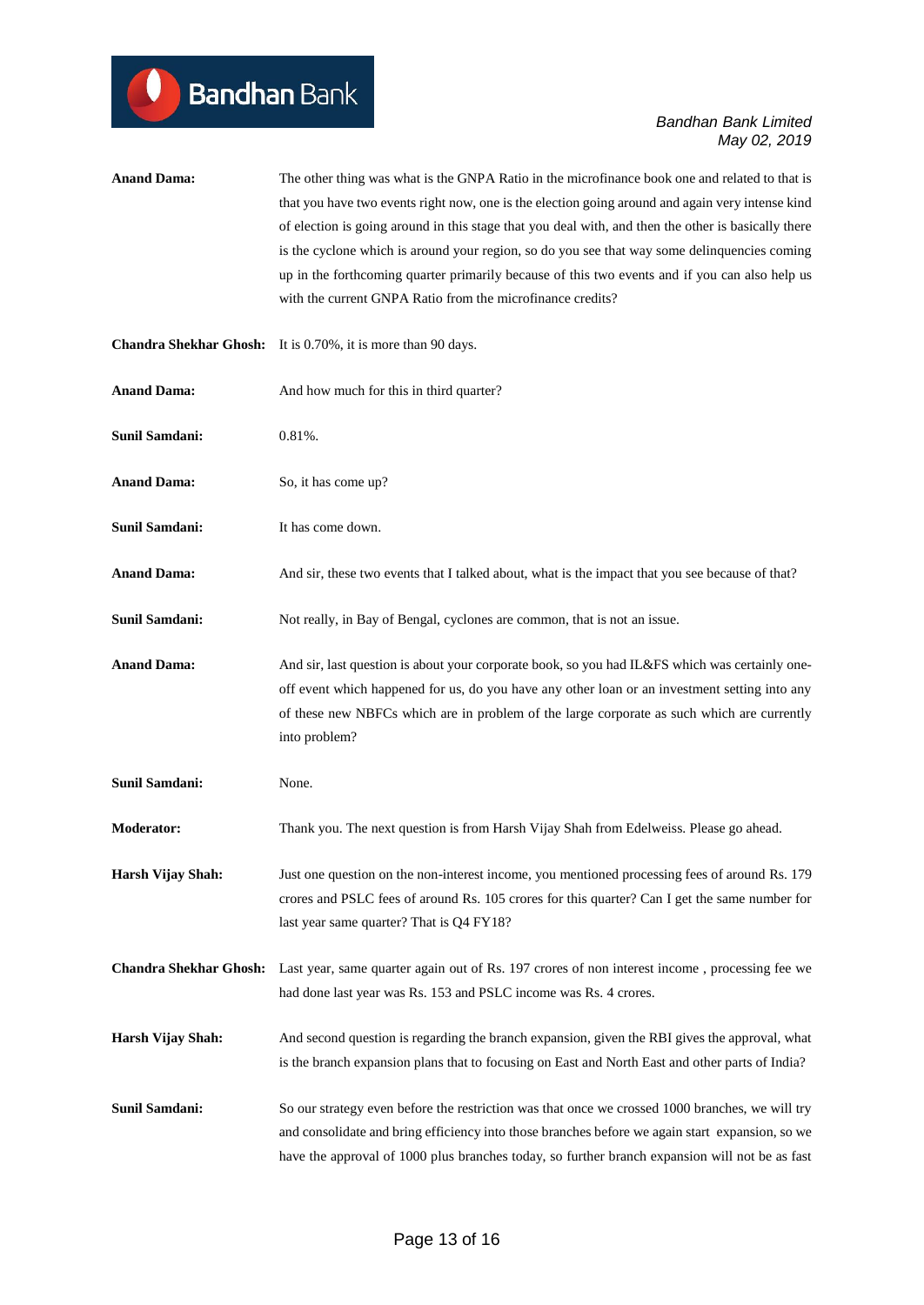as it was in the last two years as we have built enough capacity already to take care of our growth for next 2 to 3 years.

- **Harsh Vijay Shah:** Do you have certain time adjustments you mentioned that you will make already your current branches are performing at a peak capacity before you go for any further expansion, so do we have any parameters that you have set for the branches to achieve before you move on to expansion?
- **Sunil Samdani:** Typically, if you see the per branch customers today is close to 3000 customers, I think if you compare it with an established bank, it could be anywhere between 10-20,000 customers depending upon what kind of branch it is, so we believe there is enough capacity available that we have built for us to keep adding customers into our existing network.
- **Moderator:** Thank you. The next question is from the line of Nishant Shah from Macquarie. Please go ahead.

**Nishant Shah:** Couple of questions. Sir, one, we have heard almost doubling of your corporate CDs this quarter, 86% growth from Rs. 52 to Rs. 97 billion and even the CASA ratios are like down a little bit, despite that we have seen a decrease in the cost of funds in this quarter, so I am trying to tie it in like how does this work like, what has been the movement in the interest rates?

- **Sunil Samdani:** while the bulk deposits have increased, half of it has come through a CD route where the cost of funds have been competitive and secondly our CASA ratio improved in Q3, so the benefit of that full quarter came in Q4.
- **Nishant Shah:** And could you quantify what kind of rates these were in the CD space?
- **Chandra Shekhar Ghosh:** CDs, for a 6-month CD, it was around 7.5%.
- **Nishant Shah:** Versus your general like long-term TD rates, bulk TD rates of close to?
- **Sunil Samdani:** Bulk TD is all liquidity and market dependent. In Q4, the bulk TD rates went up as high as 9%.
- **Nishant Shah:** And one question on this NPL ratio. You just mentioned that the microfinance NPL is about 0.7%, correct?

**Chandra Shekhar Ghosh:** Yes.

- **Nishant Shah:** And if I back calculate that means the non-MFI portfolio as about an NPL ratio of 9%, is that right because the overall book is 2%?
- **Sunil Samdani:** if you remove IL&FS, then the NPL is only 1.08%.
- **Nishant Shah:** So that is what skewing the number?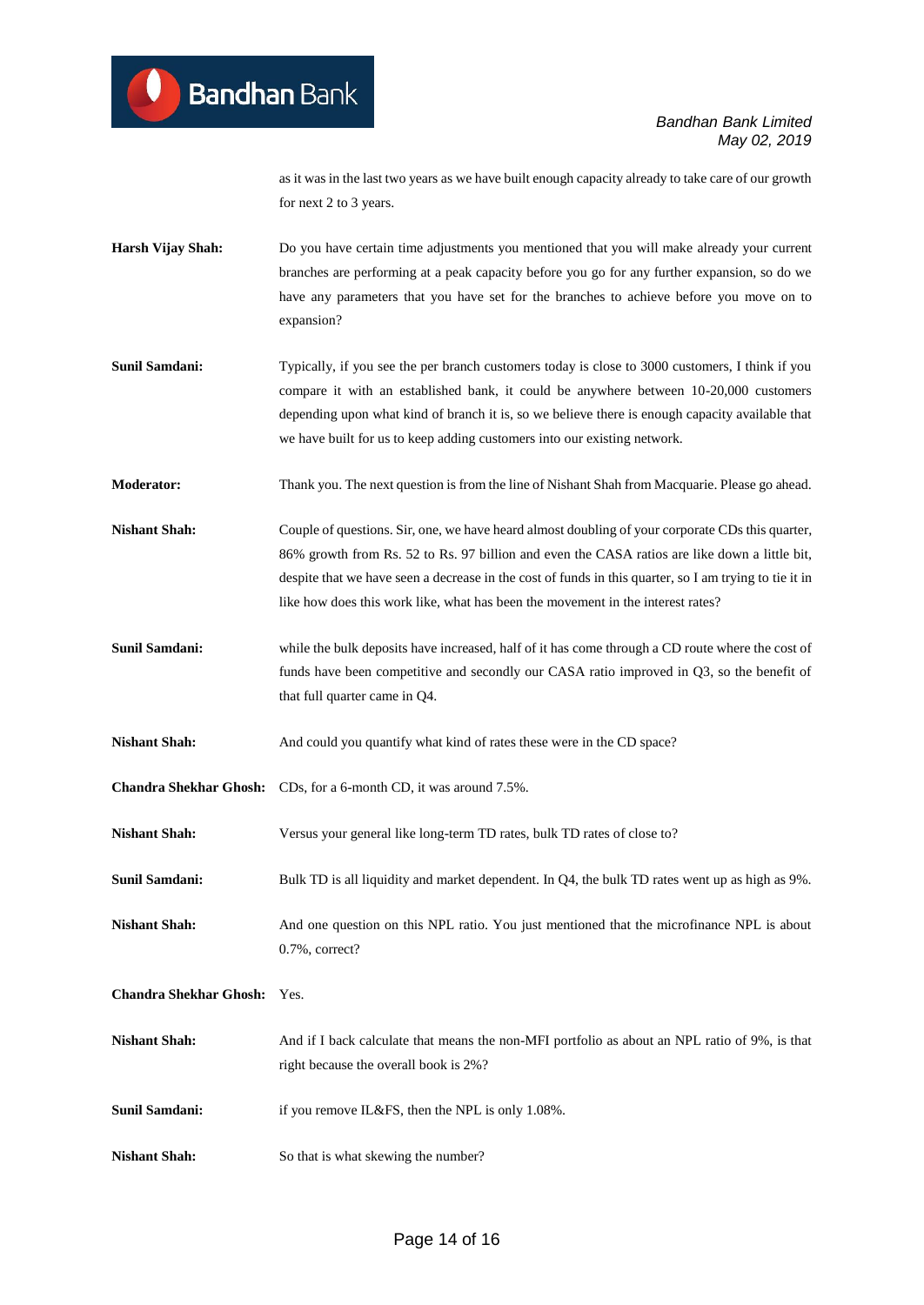#### **Chandra Shekhar Ghosh:** Yes.

| <b>Moderator:</b>             | Thank you. Due to time constraints, we will be able to take the last few questions. We take the<br>next question from the line of Himanshu Taulija from Motilal Oswal Securities. Please go ahead.                                                                                                                                                                                                                                                         |
|-------------------------------|------------------------------------------------------------------------------------------------------------------------------------------------------------------------------------------------------------------------------------------------------------------------------------------------------------------------------------------------------------------------------------------------------------------------------------------------------------|
| Himanshu Taulija:             | Sir, if I have heard correctly, you have said the average disbursement ticket size is Rs. 69,000.<br>Can you just give like breakup in terms, what is the average disbursement in the East region and<br>from the other region?                                                                                                                                                                                                                            |
| <b>Chandra Shekhar Ghosh:</b> | This is then Rs. 59,000, but the East isn't, what I say one point on that, 77% of our borrower in<br>East and North East who are yielding that 80% of the outstanding.                                                                                                                                                                                                                                                                                     |
| Himanshu Taulija:             | What is the disbursement in the last year? What is the average disbursement ticket size in FY18<br>versus this number is 59?                                                                                                                                                                                                                                                                                                                               |
|                               | <b>Chandra Shekhar Ghosh:</b> Last year, it has been Rs. 51,771.                                                                                                                                                                                                                                                                                                                                                                                           |
| Himanshu Taulija:             | And just one, if you can just in your initial comments, you have given the breakup of deposit<br>growth from the South, West, East and from the region, can you just provide the same? I just<br>missed that?                                                                                                                                                                                                                                              |
| <b>Chandra Shekhar Ghosh:</b> | That is in Central India, we have the retail deposit growth has come 45% over previous year and<br>West India, it is 41%, East India 39%, North India 31%, South 30%, North East 22%.                                                                                                                                                                                                                                                                      |
| <b>Moderator:</b>             | Thank you. The next question is from the line of Sameer Bhise from JM Financial. Please go<br>ahead.                                                                                                                                                                                                                                                                                                                                                       |
| <b>Sameer Bhise:</b>          | I see that the IBPC portfolio has gone up for this quarter on a Q-o-Q basis, just wanted to know<br>if you can share the interest income of that book?                                                                                                                                                                                                                                                                                                     |
| <b>Sunil Samdani:</b>         | So the IBPC which we did this quarter was at an average rate of 5.8%. Essentially, it means we<br>raised money at 5.8%.                                                                                                                                                                                                                                                                                                                                    |
| <b>Moderator:</b>             | Thank you. The next question is from the line of Atul Mehra from Motilal Oswal Securities.<br>Please go ahead.                                                                                                                                                                                                                                                                                                                                             |
| <b>Atul Mehra:</b>            | From the AMC team, sir just one question in terms of if you to look at it from the next 3 to 5-<br>year perspective, now that we have 2 major asset streams, MFI and housing finance, so other<br>than these two lines of business, what are the lines of businesses that you are seriously<br>considering getting into an expanding from a 3 to 5-year perspective and where do you see these<br>in 5 years' time in terms of broad contribution as such? |
| <b>Chandra Shekhar Ghosh:</b> | If you see that as a microfinance institution when it will become a bank, so first at that time, our<br>main focus was in that of the stabilized the liabilities growth balancing with our credit capacity                                                                                                                                                                                                                                                 |